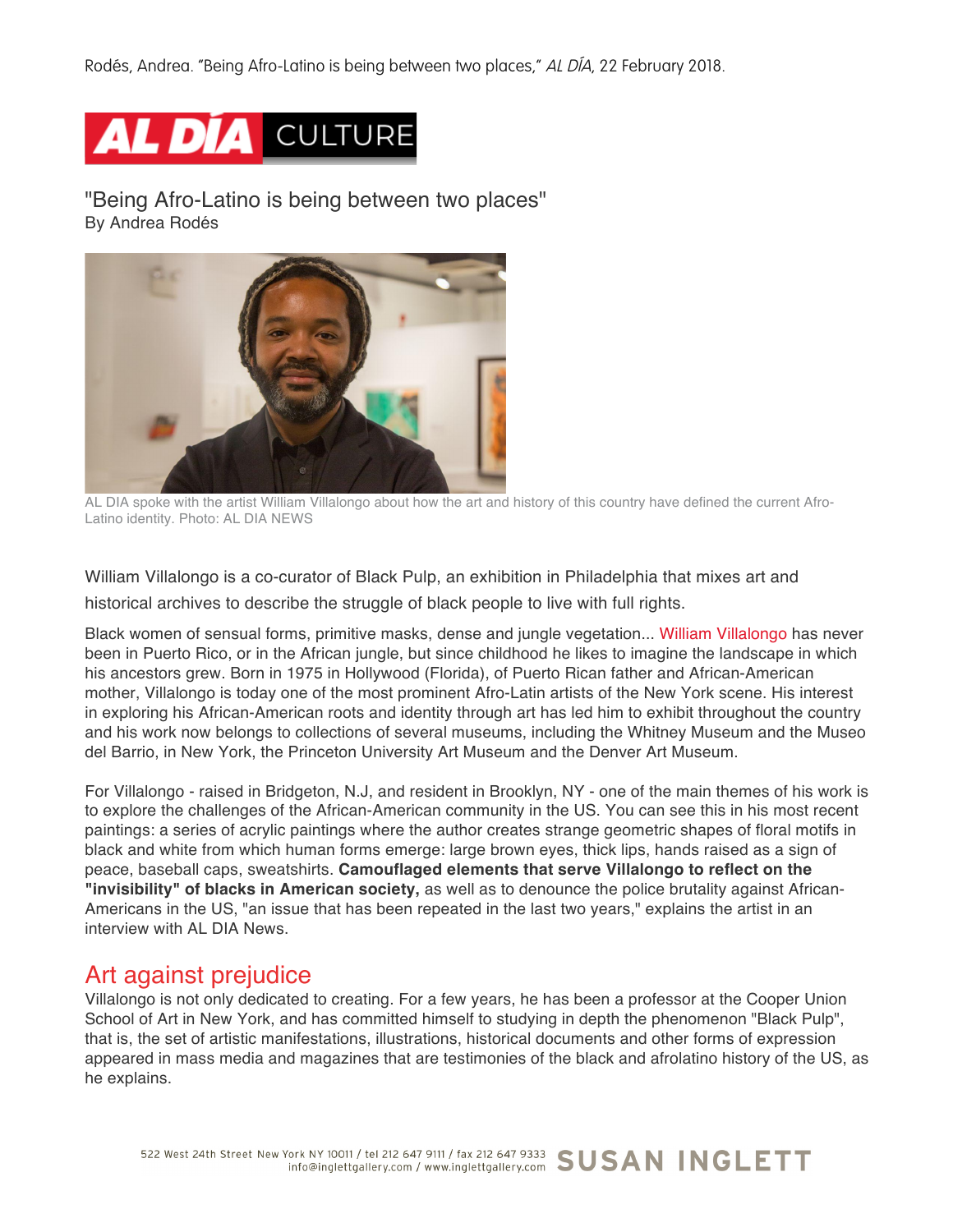Rodés, Andrea. "Being Afro-Latino is being between two places," AL DÍA, 22 February 2018.

His knowledge of the "Black Pulp" is what has brought him to Philadelphia, where the Black Pulp! Exhibition - co-curated by him along with the African-American artist Thomas Gibson - which **can be visited at the African-American Museum in the city until April 29**.

"**A hundred years ago, the media of this country dragged big racial stereotypes**", says Villalongo to explain one of the objectives of the show: to bring to light these racial prejudices that black artists and illustrators have tried to fight throughout history. Among the most outstanding artists that are exposed are Derrick Adams, Kerry James Marshall, Kara Walker ... "artists who work with illustration and comics to reflect on racial prejudice", insists Villalongo.

"We discovered that the black publishing world gives off a surprising energy. They are artists who try to change the general perception of people about blacks," says the artist. For example, in the 1920s it was very normal to caricature black people in publications. "In the exhibition, we reveal these media and then put them in context with the art and literature of the moment," he explains.

The exhibition **puts documents and historical archives in dialogue with contemporary art, so that together they explore the creative and strategic use of printed media.** This ranges from magazines, novels, posters and short-run comics to impressions of traditional and experimental fine arts that, together with other mediums in view, **challenge racist narratives and preconceived notions of black experience.**

### The Afro-Latino essence

Among the artists selected for the show are several of **Afro-Latin descents, such as Villalongo. One of them is the Afro-Dominican Lucia Hierro,** born in New York in 1987. Taking the New Yorker as a subject and material, the visual montages of Hierro are extracted from Instagram or inspired by the pages of the well-known magazine of her city. The artist defines her montages as "an ode to the mascot of the magazine: the dandy". Art critics interpret Hierro's work as **an attempt to connect her "Dominicanness"** with the symbol par excellence of the style and intellectuality of New York City.

There is also **Kenny Rivero, an Afro-Dominican artist, born in 1981,** who exhibits his imaginary comic "Gotham City Screams". Mixing oil painting with graphic illustration techniques, Rivero creates a comic superhero, wearing a mask and communicating through dialogue balloons, with a specific goal: "to build stories and identities that I have been conditioned to understand as the absolute truth"

For Villalongo, **his afrolatinness is a hot topic**. Although his father is Puerto Rican, **Villalongo does not speak Spanish**. His parents separated when he was little and he and his older sisters grew up with his mother's family, of African-American descent, in Bridgeton, southern New Jersey. "I grew up speaking in English, but the Latino culture prevailed around me," recalls Villalongo. In fact, his paternal grandparents lived in front and "my beans with rice were never lacking," he jokes. Last year he was about to travel to Puerto Rico for the first time, but Hurricane Maria ruined his plans. "There will be another time," he says. Villalongo doesn't lose hope of visiting the island where his father was born - and where part of his roots are - even though he cannot express himself in his language**. "Being Afro-Latino goes beyond the language," he says, convinced. "**That I do not speak Spanish does not mean that my family is not imbued with Latino culture," he adds.

# The dream island

He knows that his father's relatives were farmers in Puerto Rico. His mother's family, however, came to New Jersey decades ago, from Georgia, in the south.

"All this is reflected in my work, in landscapes, for example. Since childhood you idealize the island, I have imaginary landscapes in my head", Villalongo comments to explain the meaning of his works.